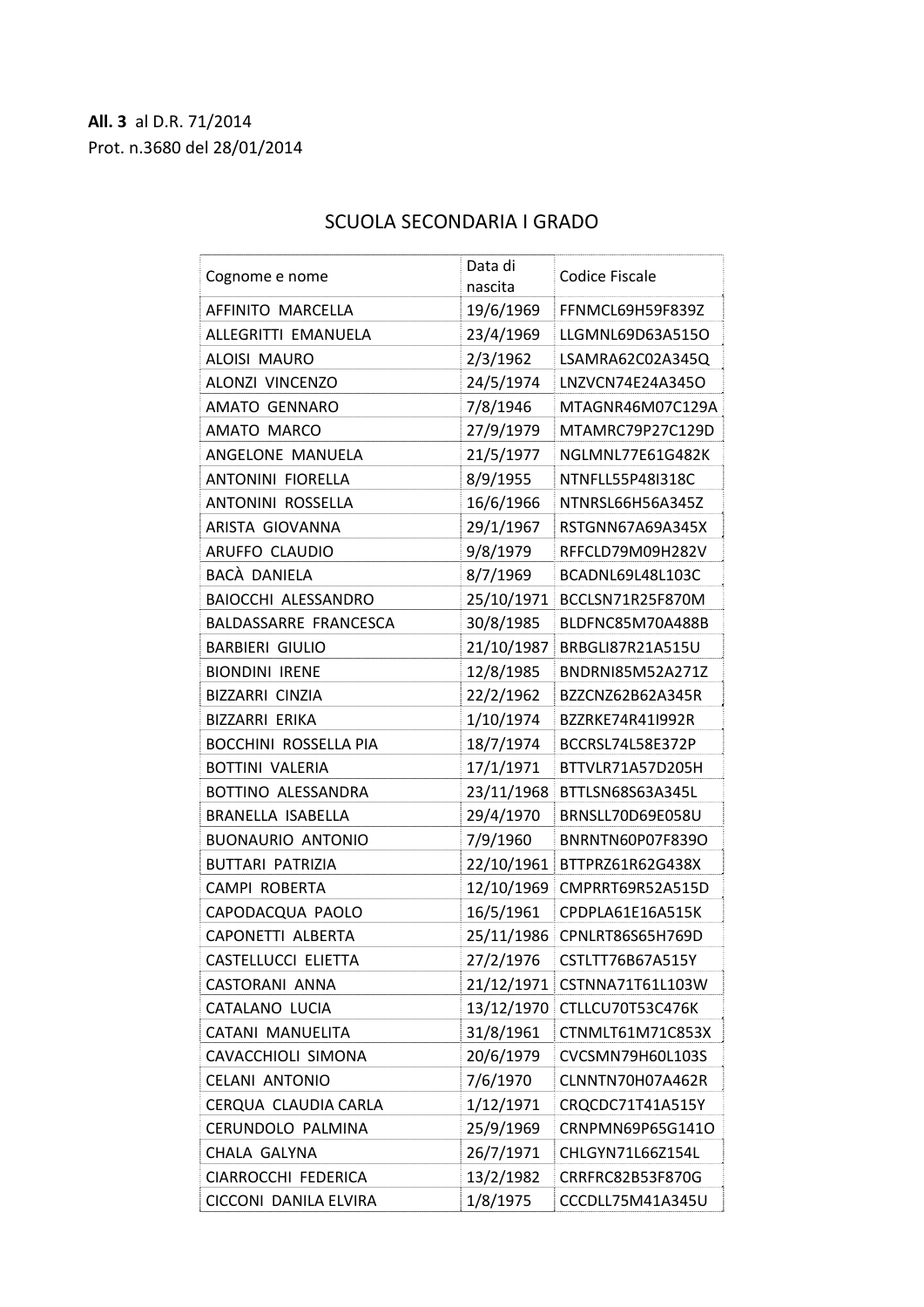| CIMATTI MICHELA              | 24/5/1972  | CMTMHL72E64A515L            |
|------------------------------|------------|-----------------------------|
| CINGOLANI FRANCESCO          | 27/6/1978  | CNGFNC78H27H211E            |
| CIOLLI CLAUDIA               | 31/3/1981  | CLLCLD81C71A515K            |
| <b>CIRCEO ANGELA</b>         | 9/4/1981   | CRCNGL81D49L103G            |
| CIVITAREALE ANNALISA         | 8/6/1979   | CVTNLS79H48A345J            |
| <b>COLACITO LUISA</b>        | 24/7/1978  | CLCLSU78L64A488O            |
| D'ALÒ ANNARITA               | 16/7/1970  | DLANRT70L56L219I            |
| D'AMATO DÉSIRÉE              | 6/12/1973  | DMTDSR73T46I804Y            |
| D'AMBROGIO VIVIANA           | 27/7/1978  | DMBVVN78L67H501F            |
| D'AMORE FRANCESCO MARIO      | 2/7/1962   | DMRFNC62L02A515D            |
| D'ANDREA MARCO               | 1/4/1985   | DNDMRC85D01C632B            |
| D'ANDREAGIOVANNI FRANCESCO   |            | 11/10/1982 DNDFNC82R11A488Q |
| D'APRILE ANDREA              | 30/7/1976  | DPRNDR76L30E058X            |
| D'AULERIO FRANCA             | 5/8/1964   | DLRFNC64M45G145A            |
| D'AVERSA FABIO               | 18/5/1970  | DVRFBA70E18C632I            |
| D'AVOLIO ANTONELLA           | 9/4/1969   | DVLNNL69D49A515D            |
| DE ANGELIS GIULIANO          | 28/2/1978  | DNGGLN78B28A345Y            |
| DE CECCHIS GIANLUCA          | 30/4/1974  | DCCGLC74D30A345E            |
| DE DEO TIZIANA               |            | 13/12/1962 DDETZN62T53G482P |
| DE FELICIS MARIA CLARA       | 31/1/1975  | DFLMCL75A71A345U            |
| DE GENNARO ANNARITA          | 8/8/1974   | DGNNRT74M48L845A            |
| DE GREGORIO MILENA           | 24/11/1977 | DGRMLN77S64E435A            |
| DE LISA AMELIA DORA          | 29/10/1986 | DLSMDR86R69D843D            |
| DEL MARRO FRANCESCA          | 30/4/1974  | DLMFNC74D70G482X            |
| DEL NEGRO MARIA ROSALIA      | 16/6/1980  | DLNMRS80H56A485G            |
| <b>DEL RE DANIELA</b>        | 11/6/1959  | DLRDNL59H51A345Y            |
| DEL ROSSO MARIA SANDRA       |            | 16/11/1973 DLRMSN73S56G482N |
| <b>DEL SORBO FRANCESCO</b>   | 13/2/1987  | DLSFNC87B13L845I            |
| D'ELIA MARRISA               | 15/1/1975  | DLEMRS75A55Z114L            |
| DI BARI GIUSEPPE             | 24/6/1979  | DBRGPP79H24E924A            |
| DI BENEDETTO SIMONETTA MARIA | 13/8/1963  | DBNSNT63M53E098K            |
| DI BIASE MARIACRISTINA       | 6/7/1969   | DBSMCR69L46G482Z            |
| DI CESARE BRUNELLA           | 25/9/1964  | DCSBNL64P65B519A            |
| DI CIENZO NANCY              |            | 10/11/1966 DCNNCY66S50Z401O |
| DI CRISTOFARO MARCO          | 14/1/1972  | DCRMRC72A14C632Q            |
| DI DONATO CORINNA            | 7/3/1984   | DDNCNN84C47A488U            |
| DI FEBO SIMONA               | 20/9/1986  | DFBSMN86P60A488C            |
| DI FOGLIO MARIA GRAZIA       | 6/2/1963   | DFGMGR63B46E372B            |
| DI FRANCESCO LUANA           | 19/9/1973  | DFRLNU73P59E058T            |
| DI GIAMMARCO ALESSANDRA      |            | 25/11/1971 DGMLSN71S65L103E |
| DI GIANNATALE ELDA MARIA     | 23/6/1985  | DGNLMR85H63L103V            |
| DI GIORGIO GERMANA           | 19/10/1963 | DGRGMN63R59C853N            |
| DI GIOVAMBATTISTA DILVA      |            | 28/12/1954 DGVDLV54T68F022Q |
| DI LEO MARIA TERESA          | 18/1/1971  | DLIMTR71A58A345R            |
| DI LUZIO PAOLA               | 25/12/1969 | DLZPLA69T65C632M            |
| DI MASO OLGA                 | 10/3/1975  | DMSLGO75C50E716L            |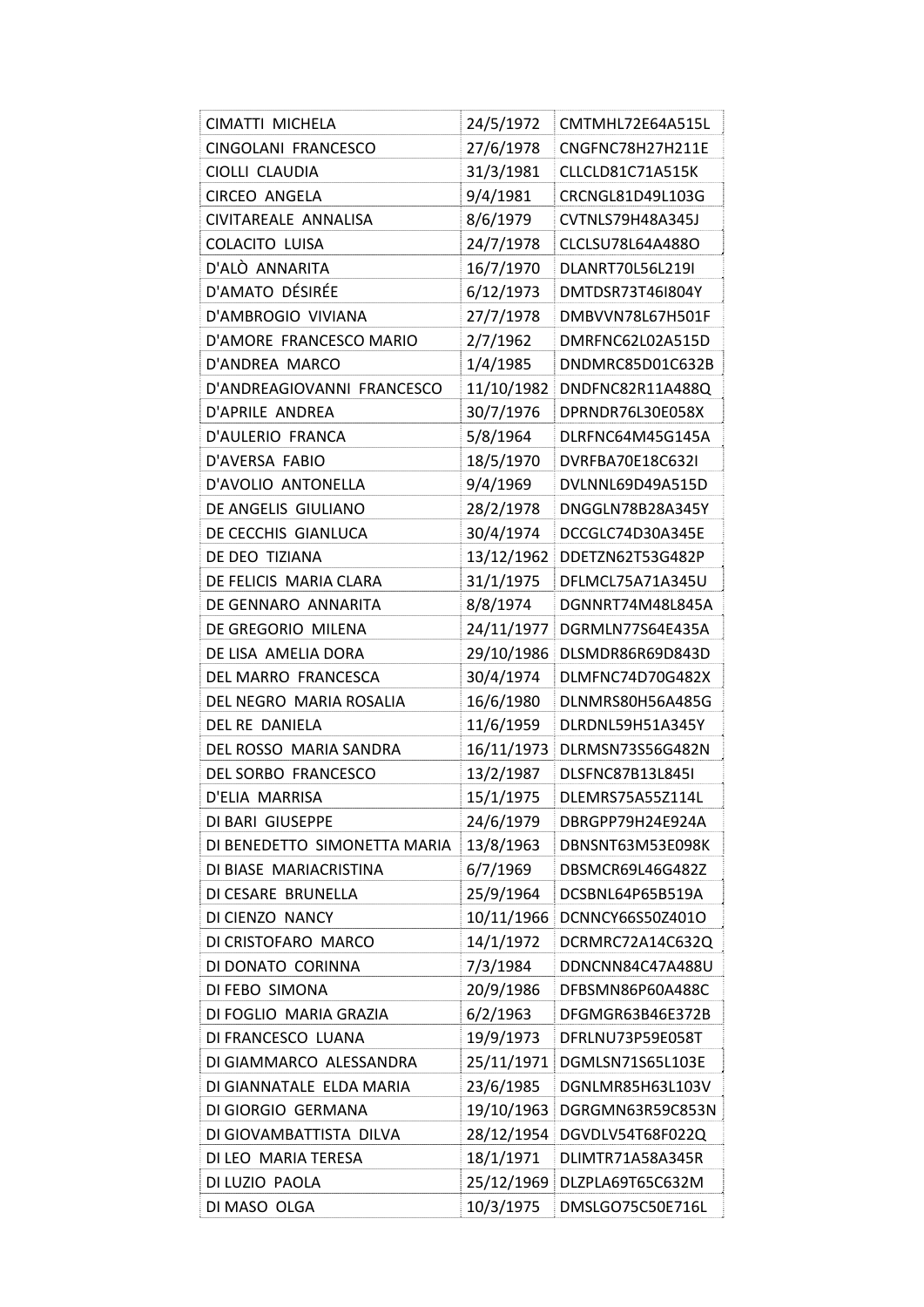| DI NATALE BRUNELLA         | 13/3/1965  | DNTBNL65C53L103R              |
|----------------------------|------------|-------------------------------|
| DI NICOLO' VINCENZO        | 8/10/1986  | DNCVCN86R08A462G              |
| DI PAOLO CARLA             | 30/7/1960  | DPLCRL60L70G482Y              |
| DI PASQUALE GIUSEPPE       | 15/4/1962  | DPSGPP62D15I244S              |
| DI RENZO VITALIA           | 1/5/1977   | DRNVTL77E41C426Z              |
| DI SABATINO ANDREA         | 18/7/1977  | DSBNDR77L18L103Y              |
| DI SABATINO STEFANO        |            | 24/12/1975 DSBSFN75T24L103E   |
| DI TEODORO ELEONORA        |            | 15/11/1975   DTDLNR75S55L103V |
| DI TIZIO MARILENA          |            | 28/12/1970 DTZMLN70T68G141O   |
| DIMITRI LAURA              |            | 20/12/1980 DMTLRA80T60L049Z   |
| D'INCECCO AUGUSTO          | 9/11/1969  | DNCGST69S09G482R              |
| ESPOSITO MONIA             | 26/8/1978  | SPSMNO78M66A345R              |
| <b>FARS MARIA</b>          | 1/11/1969  | FRSMRA69S41G482A              |
| <b>FERRAUTO SARA</b>       | 26/4/1986  | FRRSRA86D66A345L              |
| <b>FERRELLI AMLETO</b>     | 24/1/1973  | FRRMLT73A24I804L              |
| FERRETTI DANIELA           | 8/5/1963   | FRRDNL63E48F831T              |
| FIOCCA MARIA DONATA        | 26/3/1964  | FCCMDN64C66A345R              |
| <b>FIORILLO LUCA</b>       | 25/3/1977  | FRLLCU77C25H703P              |
| <b>FISCHIONE GEMMA</b>     |            | 30/10/1974 FSCGMM74R70A345D   |
| FLORA' MARCO               | 26/5/1977  | <b>FLRMRC77E26L103S</b>       |
| FORCINITI DOMENICO         | 7/9/1966   | FRCDNC66P07Z112C              |
| FORMICA MARZIA             |            | 24/11/1982 FRMMRZ82S64F152A   |
| FRACASSI MARIA RITA        | 24/3/1961  | FRCMRT61C64A515H              |
| FRANZESE ANNA              | 27/4/1984  | FRNNNA84D67A509O              |
| FRATICELLI CHIARA          | 11/9/1963  | FRTCHR63P51C632B              |
| FRATINI VINCENZO           | 18/9/1972  | FRTVCN72P18G482X              |
| <b>FRISCO SABINE</b>       | 18/9/1968  | FRSSBN68P58Z112Y              |
| <b>FUSILLI NICOLA</b>      |            | 30/11/1963 FSLNCL63S30G482W   |
| <b>GALASSI MARIELLA</b>    |            |                               |
|                            |            | 29/12/1974 GLSMLL74T69A345V   |
| <b>GARGANO CESIRA</b>      | 15/9/1963  | GRGCSR63P55I804X              |
| GIAMPAOLO STEFANIA         | 4/1/1966   | GMPSFN66A44E058I              |
| <b>GIANFELICE GIULIO</b>   | 4/6/1967   | GNFGLI67H04A345B              |
| <b>GIANNITTO ROBERTA</b>   | 20/10/1983 | GNNRRT83R60C351N              |
| GIOVANNANGELO FIORENZO     | 8/2/1961   | GVNFNZ61B08C632K              |
| GUIDA FALCO DAMIANO NICOLA | 26/2/1963  | GDFDNN63B26E506E              |
| IAFOLLA VALENTINA          | 17/3/1981  | FLLVNT81C57I804P              |
| IANNACCONE MARIO           | 29/3/1982  | NNCMRA82C29F839Z              |
| IASIELLO LIDIA ANNA        | 20/7/1973  | SLLLNN73L60D643B              |
| <b>IEZZI MARCO</b>         | 1/2/1979   | ZZIMRC79B01L103D              |
| IRTI MARIA GIULIANA        | 4/7/1960   | RTIMGL60L44A345K              |
| LA FEMINA ALFONSO          | 27/1/1965  | LFMLNS65A27F839I              |
| LAIELLI DONATELLO          | 14/4/1974  | LLLDTL74D14L103Z              |
| LATTANZIO ANDREINA         | 21/7/1985  | LTTNRN85L61A485F              |
| LAURITANO ROSA CELIDEA     | 20/2/1982  | LRTRCL82B60B963B              |
| LAZZARO VALERIA            | 24/6/1974  | LZZVLR74H64L113K              |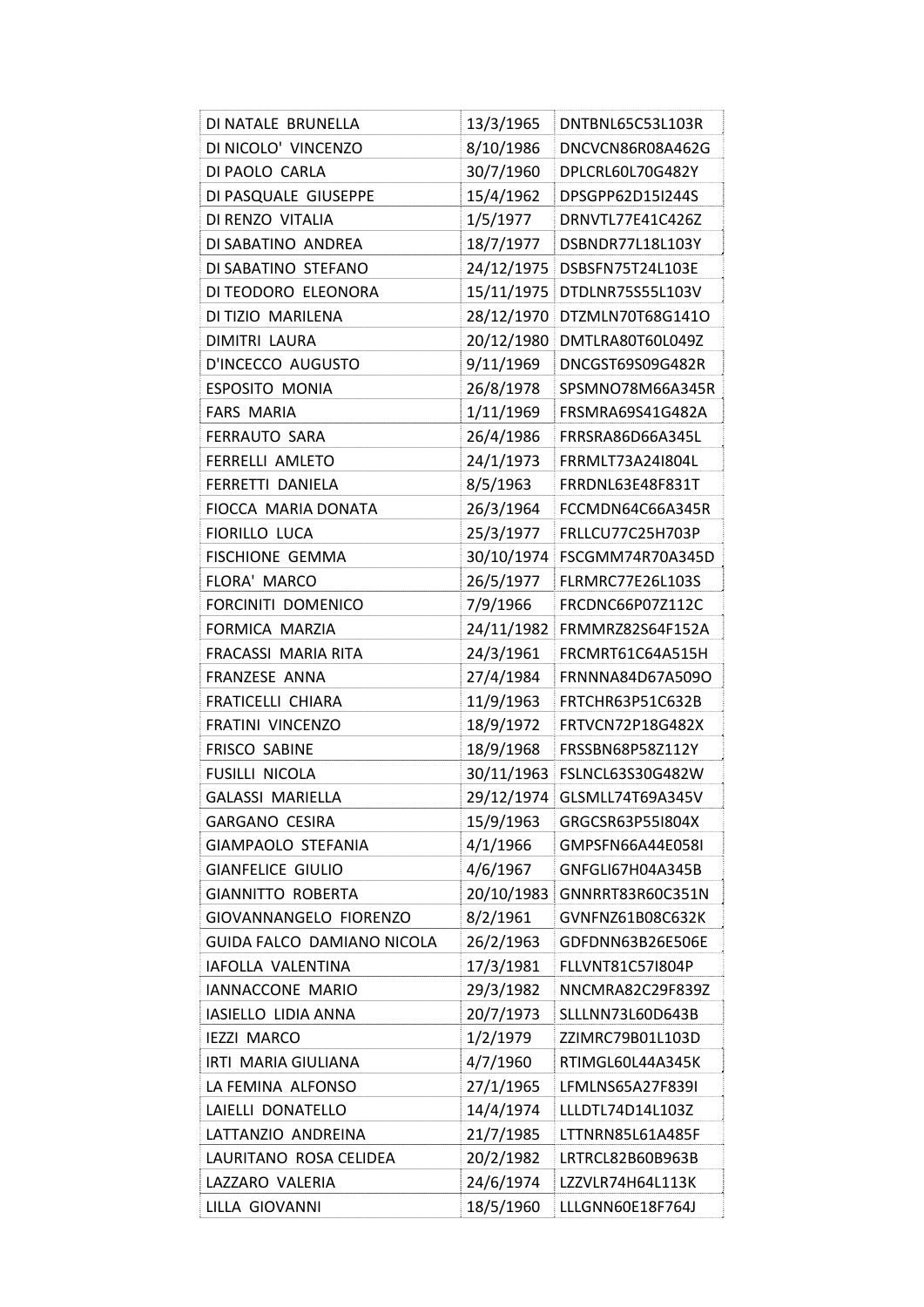| LO SARDO PAOLA          | 30/9/1959  | LSRPLA59P70F839A            |
|-------------------------|------------|-----------------------------|
| LUPINETTI DELIA         | 19/2/1982  | LPNDLE82B59A488D            |
| MACERA MIRELLA          | 7/8/1971   | MCRMLL71M47E058L            |
| <b>MACOLINO CARLA</b>   | 23/1/1981  | MCLCRL81A63C096C            |
| MALATESTA ALESSANDRA    | 29/1/1973  | MLTLSN73A69A515Y            |
| MALAVOLTA CHRISTIAN     | 31/8/1982  | MLVCRS82M31H769E            |
| MANZO NINA              | 17/1/1971  | MNZNNI71A57G482I            |
| <b>MARCELLA VERA</b>    | 24/11/1966 | MRCVRE66S64Z112W            |
| MARCHISELLI ANTONELLA   | 12/6/1979  | MRCNNL79H52L103Z            |
| MARINACCI MARIA TERESA  | 8/5/1968   | MRNMTR68E48A515Y            |
| <b>MARRONE FILOMENA</b> | 3/4/1971   | MRRFMN71D43I2930            |
| MASCIULLI AURORA        |            | 22/12/1961 MSCRRA61T62L964Y |
| MASSIMIANO MARIA        | 8/9/1967   | MSSMRA67P48C632L            |
| MASTRANGELO PAOLA       | 14/8/1960  | MSTPLA60M54G482O            |
| MASTRILLI ALESSIA       | 14/8/1983  | MSTLSS83M54L103H            |
| MATRICCIANI ROMINA      | 16/4/1970  | MTRRMN70D56H501B            |
| MICARELLI MARIA LUISA   |            | 11/12/1974 MCRMLS74T51A345W |
| MIROBALLO MARCO         | 16/1/1979  | MRBMRC79A16L103O            |
| MOLINARO CARMINE        | 31/10/1977 | MLNCMN77R31I804X            |
| MONTI MEDEA             |            | 19/12/1970 MNTMDE70T59Z401D |
| MORESCO TIZIANA         |            | 20/10/1984 MRSTZN84R60G482M |
| MOSCHCOWITZ IGOR        | 8/11/1978  | MSCGRI78S08D612N            |
| MOZZARDI MAURIZIO       | 4/9/1970   | MZZMRZ70P04E435N            |
| NARDECCHIA PAOLO        | 25/1/1964  | NRDPLA64A25A345S            |
| NERI ANNA TRANQUILLA    | 1/6/1969   | NRENTR69H41G484L            |
| <b>NISSI NIVES</b>      | 23/4/1972  | NSSNVS72D63A345Y            |
| OLIVASTRI DANIELA       | 12/6/1962  | LVSDNL62H52E435O            |
| ORLANDO FEDERICO        | 24/1/1977  | RLNFRC77A24G482O            |
| PACELLI SIMONE          | 29/11/1968 | PCLSMN68S29A944U            |
| PAIONE MILENA           |            | 30/10/1977 PNAMLN77R70E435L |
| PALOMBO FRANCESCO       |            | 27/10/1978 PLMFNC78R27G482J |
| PALOMBO GIOVANNA        | 9/2/1982   | PLMGNN82B49G838I            |
| PAOLINI CRISTINA        | 12/3/1982  | PLNCST82C52L103R            |
| PAOLINI ELGISA          | 9/1/1971   | PLNLGS71A49G482U            |
| PAPIRI FABIO            | 18/12/1978 | PPRFBA78T18H769L            |
| PARETE GIULIA           | 12/4/1967  | PRTGLI67D52Z103T            |
| PARTENZA GABRIELLA      | 24/1/1965  | PRTGRL65A64H212J            |
| PATRIZII LUCIANA        | 20/2/1968  | PTRLCN68B60G438W            |
| PELA ATTILIO            | 8/8/1971   | PLETTL71M08Z112X            |
| PENDENZA NADIA          | 17/3/1973  | PNDNDA73C57A515N            |
| PERSIA CARLA            | 12/6/1969  | PRSCRL69H52A515B            |
| PERSIA CRISTINA         | 6/8/1965   | PRSCST65M46A515T            |
| PERSIANI GIANCARLO      | 11/6/1956  | PRSGCR56H11Z614R            |
| PETRUCCI VANDA          | 11/6/1980  | PTRVND80H51L186T            |
| PETTINARO SILVIA        | 23/12/1982 | PTTSLV82T63E058A            |
| PIATTI MARCELLA         | 16/1/1969  | PTTMCL69A56C632E            |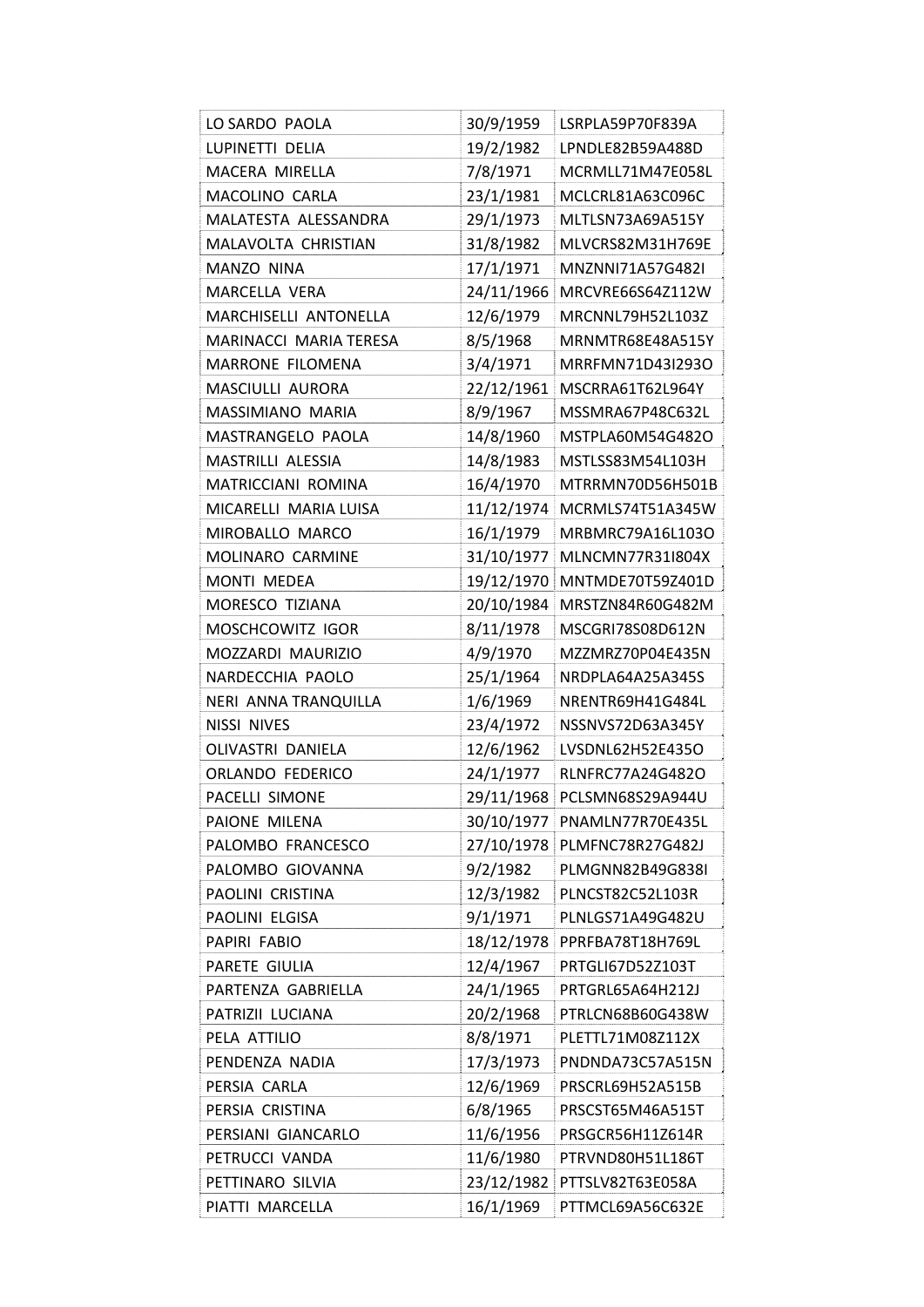| PIERGROSSI TATIANA         | 27/9/1972  | PRGTTN72P67E243Q            |
|----------------------------|------------|-----------------------------|
| PIGLIACELLI ANITA          | 2/12/1976  | PGLNTA76T42L103A            |
| POLCE GIOVANNA             | 14/9/1968  | PLCGNN68P54A515V            |
| POLCE VALENTINA            | 27/9/1963  | PLCVNT63P67A515U            |
| POLTRONE MAURA             | 20/9/1969  | PLTMRA69P60G388S            |
| POMPEI SARA                | 26/4/1985  | PMPSRA85D66I838P            |
| PONZETTI AGOSTINA          | 8/5/1977   | PNZGTN77E48L103Q            |
| PRACILIO FRANCESCA         | 4/1/1974   | PRCFNC74A44E435M            |
| PUGLIESE MASSIMO           | 13/9/1969  | PGLMSM69P13C476N            |
| <b>QUARANTA VLADIMIRO</b>  | 6/1/1966   | QRNVDM66A06L103I            |
| RAPPOSELLI MICHELA         | 18/3/1980  | RPPMHL80C58C632J            |
| RESTA MONICA               | 15/6/1964  | RSTMNC64H55Z133H            |
| RIBICHINI PIERGIOVANNI     | 14/3/1965  | RBCPGV65C14F646J            |
| RIZZI ALESSANDRA           | 17/9/1972  | RZZLSN72P57B180Q            |
| ROSELLI ALESIA             | 29/12/1967 | RSLLSA67T69G492P            |
| ROSELLI SABRINA            | 25/7/1969  | RSLSRN69L65L117P            |
| RULLO GIUSEPPE             | 8/9/1978   | RLLGPP78P08E435T            |
| SARNICOLA ADELE            | 20/2/1978  | SRNDLA78B60A091U            |
| <b>SCIMIA ALVARO</b>       | 7/3/1964   | SCMLVR64C07F996F            |
| SCIPIONE FILOMENA          | 8/2/1958   | SCPFMN58B48A008N            |
| SCOPANO TIZIANA            | 31/5/1970  | SCPTZN70E71A345Z            |
| SILVI ASSUNTA              | 17/3/1969  | SLVSNT69C57H282K            |
| SIMONE GIOVANNI            | 1/1/1959   | SMNGNN59A01A515D            |
| SINISCALCHI SIMONA         | 20/1/1972  | SNSSMN72A60E058M            |
| SIVUKHA NATALLIA           | 20/12/1982 | SVKNLL82T60Z139Y            |
| SPADACCINI LUIGI           | 6/9/1964   | SPDLGU64P06E372K            |
| SQUARTECCHIA VENANZIO MOSÈ | 29/8/1978  | SQRVNZ78M29G438X            |
| STAFFILANO SARA            | 11/3/1978  | STFSRA78C51L103T            |
| TALARICO GLORIA            | 30/5/1977  | <b>TLRGLR77E701874O</b>     |
| TAMBURRINI PAOLA           |            | 29/11/1961 TMBPLA61S69I804G |
| TARQUINI CRISTINA          | 24/8/1973  | TRQCST73M64A515U            |
| TEDESCHI ENZO              | 18/2/1972  | TDSNZE72B18A515F            |
| TINARI ANNA FILOMENA       | 19/5/1964  | <b>TNRNFL64E59G799X</b>     |
| TOLLOSO PIERPAOLO          | 10/4/1968  | TLLPPL68D10G482O            |
| <b>TOMEI SERENA</b>        | 9/5/1969   | TMOSRN69E49G482G            |
| TOZZI MARIA VITTORIA       | 28/9/1983  | TZZMVT83P68D969W            |
| TROTTA ALESSANDRA          | 18/4/1969  | TRTLSN69D58G878F            |
| TUDINI DANIELA             | 10/4/1973  | TDNDNL73D50A345Y            |
| <b>TUZI PAMELA</b>         | 13/3/1981  | TZUPML81C53I838D            |
| <b>VALENTI MARCO</b>       | 30/4/1975  | VLNMRC75D30G438D            |
| VALIANTE PAOLA             | 11/7/1972  | VLNPLA72L51L103C            |
| VANUZZO GIANCARLO          | 24/3/1962  | VNZGCR62C24G482F            |
| VANZIRO FRANCA             | 8/7/1956   | VNZFNC56L48A345N            |
| <b>VERSI CAROLINA</b>      | 25/5/1977  | VRSCLN77E65D643J            |
| <b>VERTICCHIO CESIRA</b>   | 12/10/1964 | VRTCSR64R52D850H            |
|                            |            |                             |